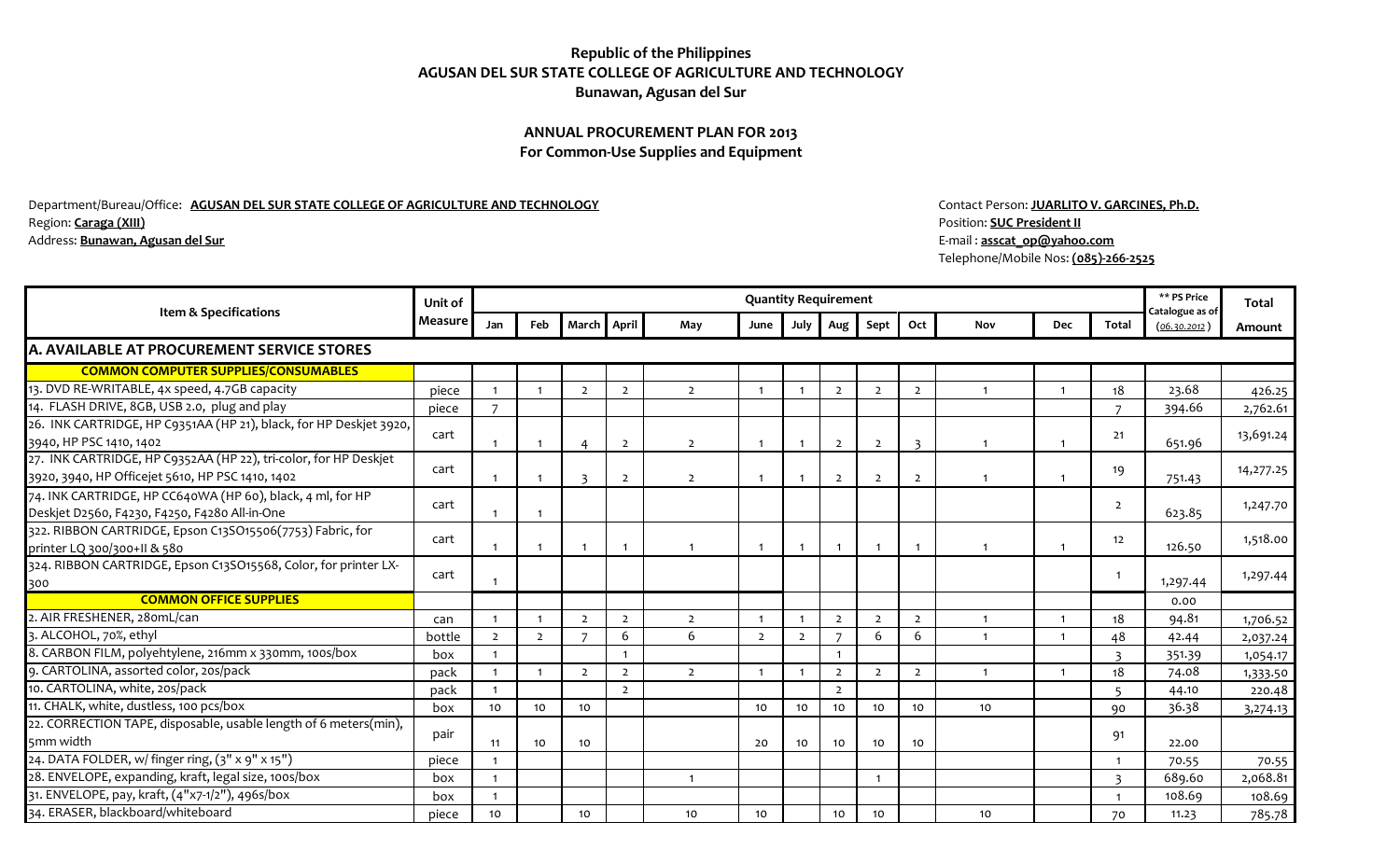# **ANNUAL PROCUREMENT PLAN FOR 2013 For Common-Use Supplies and Equipment**

### Department/Bureau/Office: **AGUSAN DEL SUR STATE COLLEGE OF AGRICULTURE AND TECHNOLOGY** CONTACT PERSON: JUARLITO V. GARCINES, Ph.D.

|                                                          | Unit of |                |                 |                         |                |                         |                 | <b>Quantity Requirement</b> |                |                |                         |                 |            |                         | ** PS Price                     | <b>Total</b> |
|----------------------------------------------------------|---------|----------------|-----------------|-------------------------|----------------|-------------------------|-----------------|-----------------------------|----------------|----------------|-------------------------|-----------------|------------|-------------------------|---------------------------------|--------------|
| Item & Specifications                                    | Measure | Jan            | Feb             | <b>March</b>            | April          | May                     | June            | July                        | Aug            | Sept           | Oct                     | Nov             | <b>Dec</b> | <b>Total</b>            | Catalogue as of<br>(06.30.2012) | Amount       |
| 38. FOLDER, tagboard, legal size, 100s/box               | pack    |                |                 |                         |                | $\overline{1}$          |                 |                             |                |                | $\overline{\mathbf{1}}$ |                 |            | $\overline{4}$          | 347.26                          | 1,389.02     |
| 40. FOLDER, morocco/fancy, legal size, 50s/pack          | pack    | $\overline{2}$ |                 |                         |                |                         | $\overline{2}$  |                             | $\overline{2}$ |                | $\overline{2}$          |                 |            | 8                       | 273.40                          | 2,187.16     |
| 42. FOLDER, clear plastic, L-type, A4 size, 50s/pack     | pack    |                |                 |                         |                | $\overline{\mathbf{1}}$ |                 |                             |                | $\mathbf{1}$   |                         |                 |            | $\overline{\mathbf{3}}$ | 208.35                          | 625.06       |
| 43. FOLDER, clear plastic, L-type, legal size, 50s/pack  | pack    | $\overline{1}$ |                 |                         |                | $\overline{\mathbf{1}}$ |                 |                             |                | $\mathbf{1}$   |                         |                 |            | $\overline{3}$          | 221.58                          | 664.75       |
| 50. INDEX TAB, self-adhesive, 10 pcs/box                 | box     | $\overline{2}$ | $\overline{2}$  | $\overline{2}$          |                |                         | $\overline{2}$  | $\overline{2}$              | $\overline{2}$ | $\overline{2}$ | $\overline{2}$          |                 |            | 16                      | 52.36                           | 837.82       |
| 51. LEAD, for mechanical pencil, 0.5mm, 12 pcs/tube      | tube    |                |                 |                         |                | $\overline{\mathbf{1}}$ |                 |                             |                | $\mathbf{1}$   |                         |                 |            | $\overline{3}$          | 13.76                           | 41.28        |
| 57. MARKING PEN, whiteboard, black                       | piece   | 5              | 5               |                         |                |                         | $5^{\circ}$     |                             | 5              | 5              | 5                       | $\overline{4}$  |            | 44                      | 12.57                           | 553.15       |
| 58. MARKING PEN, whiteboard, blue                        | piece   | $\overline{4}$ |                 |                         |                |                         |                 |                             |                |                |                         |                 |            | $\overline{4}$          | 12.57                           | 50.29        |
| 59. MARKING PEN, whiteboard, red                         | piece   | 5              |                 |                         |                |                         | $\overline{4}$  |                             |                | $\overline{4}$ |                         |                 |            | 13                      | 12.57                           | 163.43       |
| 60. MARKER, permanent, black                             | piece   | $\overline{2}$ | $\overline{2}$  | $\overline{2}$          |                |                         | $\overline{2}$  | $\overline{2}$              |                | $\overline{2}$ | $\overline{2}$          |                 |            | 14                      | 12.99                           | 181.79       |
| 61. MARKER, permanent, blue                              | piece   | $\overline{3}$ |                 |                         |                |                         |                 |                             |                |                |                         |                 |            | $\overline{3}$          | 12.99                           | 38.96        |
| 64. NOTE PAD, (3"x3"), 100 sheets/pad                    | pad     | $\mathbf{1}$   |                 |                         |                |                         |                 |                             |                |                |                         |                 |            | $\mathbf{1}$            | 36.38                           | 36.38        |
| 77. PARCHMENT PAPER, A4 size, 80 gsm,100sheets/pack      | ream    | 5              |                 | $\overline{5}$          |                |                         | $5\overline{5}$ |                             | 5              |                | 5                       |                 |            | 25                      | 170.87                          | 4,271.80     |
| 78. PAPER FASTENER, for paper, metal, 50 sets/box        | box     | $\overline{2}$ | $\overline{2}$  | $\overline{2}$          | $\overline{2}$ | $\overline{2}$          | $\overline{2}$  | $\overline{2}$              | $\overline{2}$ | $\overline{2}$ | $\overline{2}$          | $\overline{2}$  |            | 22                      | 86.96                           | 1,913.17     |
| 79. PAPER CLIP, gem type,jumbo, 48mm, 100s/box           | box     | $\overline{5}$ | $5\overline{)}$ | $\overline{\mathbf{z}}$ | $\overline{3}$ | $\overline{5}$          | $5\overline{)}$ | 5                           | 5              | $5^{\circ}$    | $5\overline{5}$         | $\mathbf{1}$    |            | 47                      | 14.88                           | 699.47       |
| 80. PAPER CLIP, gem type, 32mm, 100s/box                 | box     | $\overline{2}$ | $\overline{2}$  | $\overline{2}$          |                | $\overline{2}$          | $\overline{2}$  | $\overline{2}$              | $\overline{2}$ | $\overline{2}$ | $\overline{2}$          |                 |            | 18                      | 8.27                            | 148.82       |
| 82. PENCIL, mechanical, for 0.5mm lead                   | piece   |                |                 |                         | $\mathbf{1}$   |                         |                 |                             |                |                |                         |                 |            | $\overline{4}$          | 19.84                           | 79.37        |
| 83. PUSH PIN, flat head type, assorted colors, 100s/case | case    | 5              | 5               | 5                       |                |                         | 5               | -5                          | 5              | 5              | 5                       | $5\overline{5}$ |            | 45                      | 39.69                           | 1,785.89     |
| 84. RECORD BOOK, 300 pages, smythe sewn                  | book    | $\overline{4}$ | $\overline{3}$  |                         |                |                         |                 |                             |                |                |                         |                 |            | $\overline{7}$          | 60.63                           | 424.42       |
| 85. RECORD BOOK, 500 pages, smythe sewn                  | book    | 5              | 5               |                         |                |                         |                 |                             |                |                |                         |                 |            | 10                      | 93.70                           | 937.04       |
| 86. RIBBON, nylon, manual typewriter                     | spool   | $\overline{4}$ | $\overline{3}$  |                         |                |                         |                 |                             |                |                |                         |                 |            | $\overline{7}$          | 15.41                           | 107.89       |
| 95. RING BINDER, 19mm x 1.12m(3/4"x44"), plastic         | piece   | 5              |                 |                         |                |                         |                 |                             |                |                |                         |                 |            | $\overline{5}$          | 12.07                           | 60.37        |
| 102. RULER, plastic, 300mm                               | piece   | 5              |                 |                         |                |                         |                 |                             |                |                |                         |                 |            | 5                       | 3.86                            | 19.29        |
| 103. RULER, plastic, 450mm                               | piece   | $\overline{2}$ |                 |                         |                |                         |                 |                             |                |                |                         |                 |            | $\overline{2}$          | 38.58                           | 77.17        |
| 107. STAMP PAD INK, violet, 50mL                         | bottle  | $\overline{7}$ |                 |                         |                |                         |                 |                             |                |                |                         |                 |            | $\overline{7}$          | 23.15                           | 162.05       |
| 108. STAMP PAD, felt pad, min 60mm x 100mm               | piece   | 5              |                 |                         |                |                         |                 |                             |                |                |                         |                 |            | 5                       | 26.46                           | 132.29       |
| 112. TAPE, masking, 24mm, 50 meters length               | roll    | $\overline{2}$ | $\overline{2}$  | $\overline{2}$          |                | $\overline{2}$          | $\overline{2}$  | $\overline{2}$              | $\overline{2}$ | $\overline{2}$ | $\overline{2}$          |                 |            | 18                      | 48.51                           | 873.10       |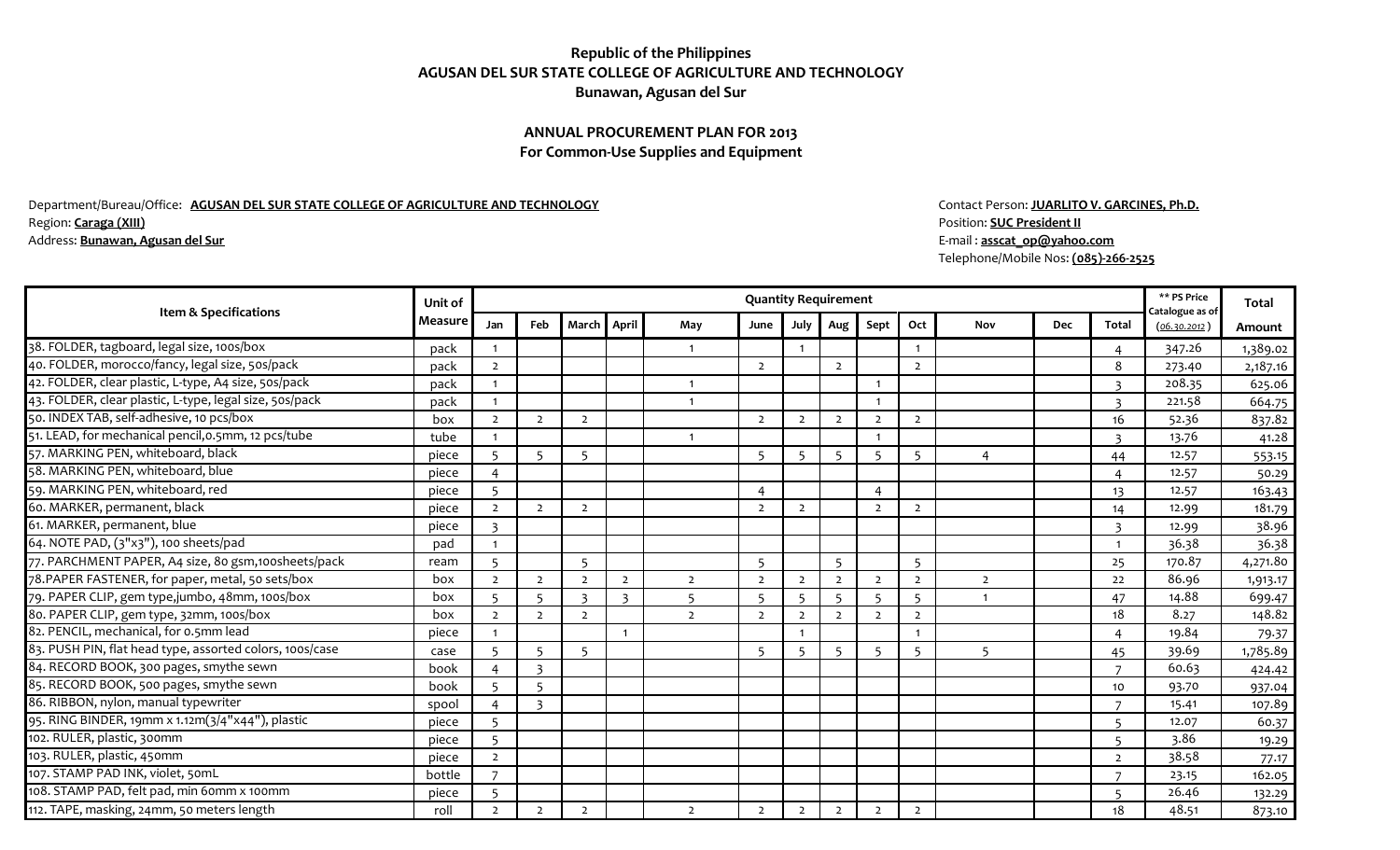# **ANNUAL PROCUREMENT PLAN FOR 2013 For Common-Use Supplies and Equipment**

# Department/Bureau/Office: **AGUSAN DEL SUR STATE COLLEGE OF AGRICULTURE AND TECHNOLOGY** CONTACT PERSON: JUARLITO V. GARCINES, Ph.D.

|                                                                                                                      | Unit of |                |                |                |                |                |                | <b>Quantity Requirement</b> |                |                |                |                |              |                | ** PS Price                     | <b>Total</b> |
|----------------------------------------------------------------------------------------------------------------------|---------|----------------|----------------|----------------|----------------|----------------|----------------|-----------------------------|----------------|----------------|----------------|----------------|--------------|----------------|---------------------------------|--------------|
| Item & Specifications                                                                                                | Measure | Jan            | Feb            | March          | April          | May            | June           | July                        | Aug            | Sept           | Oct            | <b>Nov</b>     | <b>Dec</b>   | Total          | Catalogue as of<br>(06.30.2012) | Amount       |
| 114. TAPE, transparent, 24mm, 50 meters                                                                              | roll    | 10             |                | 5              |                | $\overline{5}$ |                | 10                          |                | 5              |                | $\overline{4}$ |              | 39             | 15.43                           | 601.91       |
| 115. TAPE, transparent, 48mm, 50 meters                                                                              | roll    | 6              |                |                |                |                |                |                             |                |                |                |                |              | 6              | 31.92                           | 191.50       |
| 116. TAPE, packaging, 48mm, 50 meters length                                                                         | roll    | -1             |                |                |                |                |                |                             |                |                |                |                |              |                | 31.92                           | 31.92        |
| <b>COMMON OFFICE DEVICES</b>                                                                                         |         |                |                |                |                |                |                |                             |                |                |                |                |              |                |                                 |              |
| . BLADE, heavy duty cutter(L500), 10 pcs./pack                                                                       | pack    | $\overline{4}$ |                |                |                |                |                |                             |                |                |                |                |              | $\overline{4}$ | 9.92                            | 39.69        |
| 2. CUTTER, heavy duty                                                                                                | piece   |                | $\overline{4}$ |                |                |                |                | $\overline{2}$              |                | $\overline{2}$ |                |                |              | 12             | 29.66                           | 355.91       |
| 3. PUNCHER, heavy duty                                                                                               | piece   | $\overline{2}$ |                |                |                |                |                |                             |                |                |                |                |              | $\overline{2}$ | 104.73                          | 209.46       |
| 8. STAPLE REMOVER, twin jaws                                                                                         | piece   | $\overline{4}$ |                |                |                |                |                |                             |                |                |                |                |              | $\overline{4}$ | 17.51                           | 70.04        |
| <b>COMMON JANITORIAL SUPPLIES</b>                                                                                    |         |                |                |                |                |                |                |                             |                |                |                |                |              |                |                                 |              |
| 2. BROOM, soft (tambo)                                                                                               | piece   | 6              | $\overline{2}$ | $\overline{2}$ | $\overline{2}$ | $\overline{2}$ | $\overline{2}$ | $\overline{2}$              | $\overline{2}$ | $\overline{2}$ | $\overline{2}$ | $\overline{2}$ |              | 26             | 126.78                          | 3,296.18     |
| 8. DUST PAN, non-rigid plastic, with detachable handle                                                               | piece   | $\overline{2}$ |                |                |                |                |                |                             |                |                |                |                |              | $\overline{2}$ | 35.28                           | 70.55        |
| 10. FLOOR WAX, paste, red, 2kgs.                                                                                     | can     | $\overline{2}$ |                | $\overline{2}$ |                |                | $\overline{4}$ |                             | $\overline{2}$ |                | $\overline{2}$ |                |              | 12             | 330.72                          | 3,968.64     |
| 18. TOILET BOWL & URINAL CLEANER, 900ml                                                                              | bottle  |                |                |                |                |                |                |                             |                |                |                |                |              | $\mathbf{1}$   | 71.66                           | 71.66        |
| 19. TOILET DEODORANT CAKE, 99% paradichlorobenzene, 50gms, 3                                                         |         |                |                |                |                |                |                |                             |                |                |                |                |              |                |                                 |              |
| pcs/pack                                                                                                             | box     | $\overline{2}$ | $\overline{2}$ | $\overline{2}$ |                | $\overline{2}$ | $\overline{2}$ | $\overline{2}$              | $\overline{2}$ | $\overline{2}$ | $\overline{2}$ | $\overline{2}$ |              | 20             | 30.87                           | 617.34       |
| <b>LEGAL SIZE PAPER</b>                                                                                              |         |                |                |                |                |                |                |                             |                |                |                |                |              |                |                                 |              |
| 1. PAPER, bond, Premium Grade                                                                                        | ream    | 5              | $\overline{5}$ | 8              | 8              | 10             | 5              |                             | 8              | 8              | 10             | $\overline{5}$ | $\mathbf{3}$ | 80             | 120.94                          | 9,674.83     |
| <b>COMMON OFFICE EQUIPMENT</b>                                                                                       |         |                |                |                |                |                |                |                             |                |                |                |                |              |                |                                 |              |
| 5. CALCULATOR, compact, electronic, LCD, desktop, display, 12<br>digits, two-way power source                        | unit    |                |                |                |                |                |                |                             |                |                |                |                |              | -1             | 165.23                          | 165.23       |
| 10. ELECTRIC FAN, with stand                                                                                         | unit    |                |                |                |                |                |                |                             |                |                |                |                |              | $\mathbf{1}$   | 1,135.47                        | 1,135.47     |
| B. OTHER ITEMS NOT AVAILABLE AT PS BUT REGULARLY PURCHASED FROM OTHER SOURCES (Note: Please indicate price of items) |         |                |                |                |                |                |                |                             |                |                |                |                |              |                |                                 |              |
| <b>Office Equipment and Accessories</b>                                                                              |         |                |                |                |                |                |                |                             |                |                |                |                |              |                |                                 |              |
| Calculator Casio, MS 170TV                                                                                           | unit    | $\overline{1}$ |                |                |                |                |                |                             |                |                |                |                |              |                | 600.00                          | 600.00       |
| Computer Chair                                                                                                       | unit    | $\overline{2}$ |                |                |                |                |                |                             |                |                |                |                |              | $\overline{2}$ | 2,500.00                        | 5,000.00     |
| Cork board $2.5$ m $x$ $1.5$ m)                                                                                      | units   | $\overline{2}$ |                |                |                |                |                |                             |                |                |                |                |              | $\overline{2}$ | 3,000.00                        | 6,000.00     |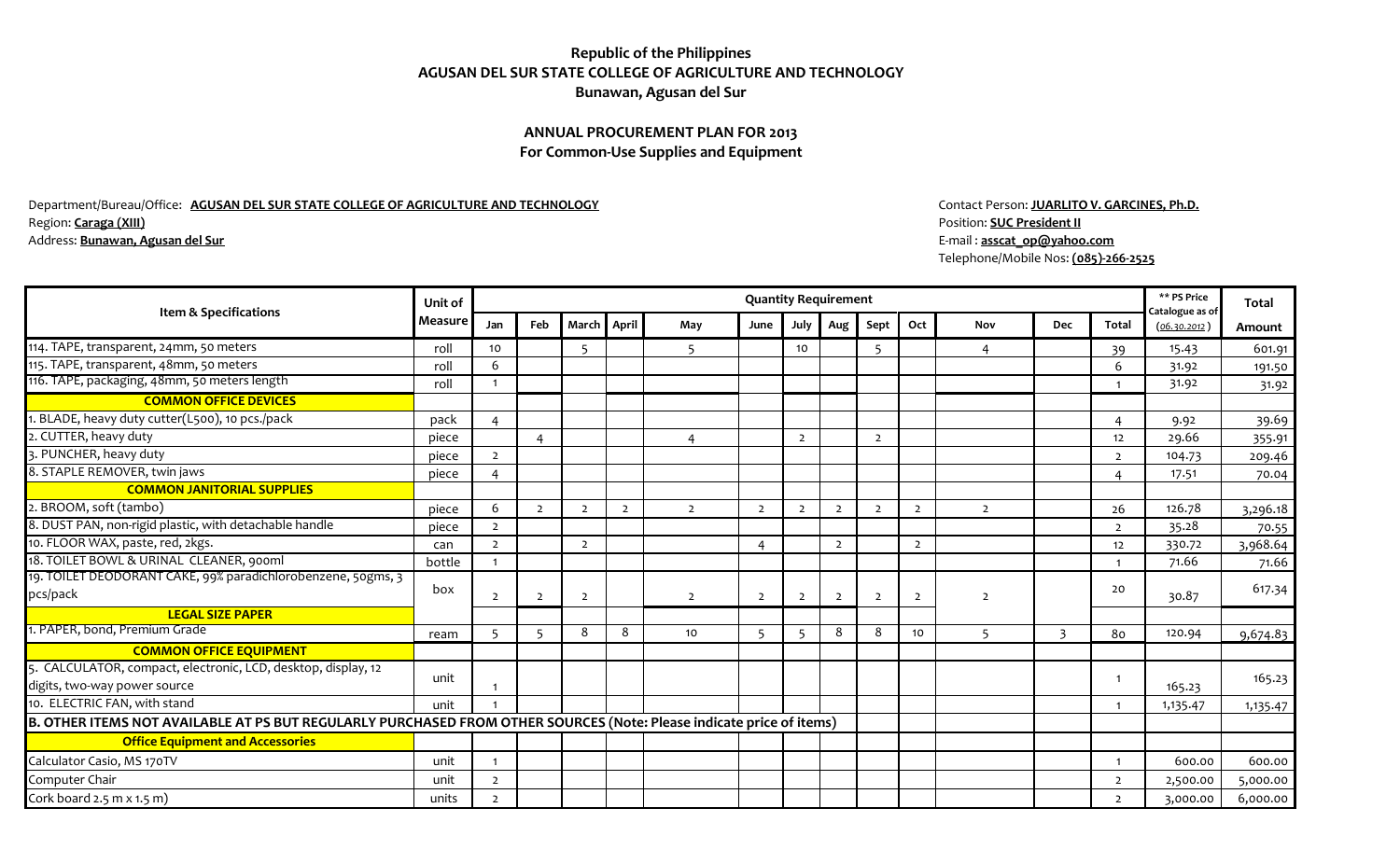# **ANNUAL PROCUREMENT PLAN FOR 2013 For Common-Use Supplies and Equipment**

Department/Bureau/Office: **AGUSAN DEL SUR STATE COLLEGE OF AGRICULTURE AND TECHNOLOGY** CONTACT PERSON: JUARLITO V. GARCINES, Ph.D. Region: **Caraga (XIII)** Position: **SUC President II**

Address: **Bunawan, Agusan del Sur** E-mail : **asscat\_op@yahoo.com** Telephone/Mobile Nos: **(085)-266-2525**

|                                       | Unit of |                         |                |                |     |     |                | <b>Quantity Requirement</b> |                |                |     |                |                |                | ** PS Price                     | <b>Total</b> |
|---------------------------------------|---------|-------------------------|----------------|----------------|-----|-----|----------------|-----------------------------|----------------|----------------|-----|----------------|----------------|----------------|---------------------------------|--------------|
| Item & Specifications                 | Measure | Jan                     | Feb            | March April    |     | May | June           | July                        | Aug            | Sept           | Oct | Nov            | Dec            | Total          | Catalogue as of<br>(06.30.2012) | Amount       |
| Cork board 2.5 x 3 ft                 | unit    |                         |                |                |     |     |                |                             |                |                |     |                |                | $\overline{1}$ | 260.00                          | 260.00       |
| Cork board 3 x 6 ft                   | unit    |                         |                |                |     |     |                |                             |                |                |     |                |                | $\overline{1}$ | 760.00                          | 760.00       |
| Dipper                                | pc      |                         |                |                |     |     |                |                             |                |                |     |                |                | $\overline{1}$ | 30.00                           | 30.00        |
| Doormat                               | pcs     | $\overline{2}$          |                |                |     |     |                |                             |                |                |     |                |                | $\overline{2}$ | 95.00                           | 190.00       |
| Drinking Glass                        | pcs     | 6                       |                |                |     |     |                |                             |                |                |     |                |                | 6              | 35.00                           | 210.00       |
| Dry Seal                              | pc      |                         |                |                |     |     |                |                             |                |                |     |                |                | $\mathbf{1}$   | 3,500.00                        | 3,500.00     |
| Feather Duster                        | pcs     | $\overline{\mathbf{3}}$ |                |                |     |     |                |                             |                |                |     |                |                | 3              | 35.00                           | 105.00       |
| Filling Tray (3 layers)               | unit    | $\overline{4}$          |                |                |     |     |                |                             |                |                |     |                |                | 4              | 250.00                          | 1,000.00     |
| Flashlight Rechargeable (Small)       | pcs     | 10                      |                |                |     |     |                |                             |                |                |     |                |                | 10             | 125.00                          | 1,250.00     |
| Internet Router - Link System         | unit    |                         |                |                |     |     |                |                             |                |                |     |                |                | $\overline{1}$ | 1,500.00                        | 1,500.00     |
| Office Chair                          | unit    | $\mathbf{1}$            |                |                |     |     |                |                             |                |                |     |                |                | $\mathbf{1}$   | 3,000.00                        | 3,000.00     |
| Pail (Black, Big)                     | pcs     |                         |                |                |     |     |                |                             |                |                |     |                |                | $\overline{1}$ | 50.00                           | 50.00        |
| Printer, Brother                      | unit    |                         |                |                |     |     |                |                             |                |                |     |                |                | $\overline{1}$ | 7,000.00                        | 7,000.00     |
| Printer HP Deskjet F4185 (All in One) | set     |                         |                |                |     |     |                |                             |                |                |     |                |                | $\mathbf{1}$   | 6,000.00                        | 6,000.00     |
| Printer, Epson (Converted)            | unit    | $\mathbf 1$             |                |                |     |     |                |                             |                |                |     |                |                | $\mathbf{1}$   | 5,000.00                        | 5,000.00     |
| Printer, Epson LX - 300               | unit    |                         |                |                |     |     |                |                             |                |                |     |                |                | $\overline{1}$ | 7,500.00                        | 7,500.00     |
| <b>Steel Cabinet</b>                  | unit    | $\overline{3}$          |                |                |     |     |                |                             |                |                |     |                |                | $\overline{3}$ | 15,000.00                       | 45,000.00    |
| UPS                                   | units   | $\mathbf{1}$            |                |                |     |     |                |                             |                |                |     |                |                | $\mathbf{1}$   | 2,300.00                        | 2,300.00     |
| Wall clock (big)                      | unit    |                         |                |                |     |     |                |                             |                |                |     |                |                | $\mathbf{1}$   | 500.00                          | 500.00       |
| WATER DISPENSER, hot and cold         | units   | $\overline{3}$          |                |                |     |     |                |                             |                |                |     |                |                | $\overline{3}$ | 6,000.00                        | 18,000.00    |
| Wheel Chair                           | units   | $\mathbf 1$             |                |                |     |     |                |                             |                |                |     |                |                | $\mathbf{1}$   | 3,000.00                        | 3,000.00     |
| <b>Office Supplies</b>                |         |                         |                |                |     |     |                |                             |                |                |     |                |                |                |                                 |              |
| Cardex                                | pcs     | 200                     | 100            | 100            | 100 | 100 | 200            | 100                         | 100            | 100            | 200 | 100            | 100            | 1500           | 1.00                            | 1,500.00     |
| Cellophane (100 meter)                | roll    |                         |                |                |     |     |                |                             |                |                |     |                |                | $\mathbf{1}$   | 650.00                          | 650.00       |
| Chalk, Colored                        | box     | 3                       | $\overline{2}$ | $\overline{2}$ |     |     | $\overline{7}$ | $\overline{2}$              | $\overline{2}$ | $\overline{2}$ | 6   | $\overline{2}$ | $\overline{2}$ | 30             | 35.00                           | 1,050.00     |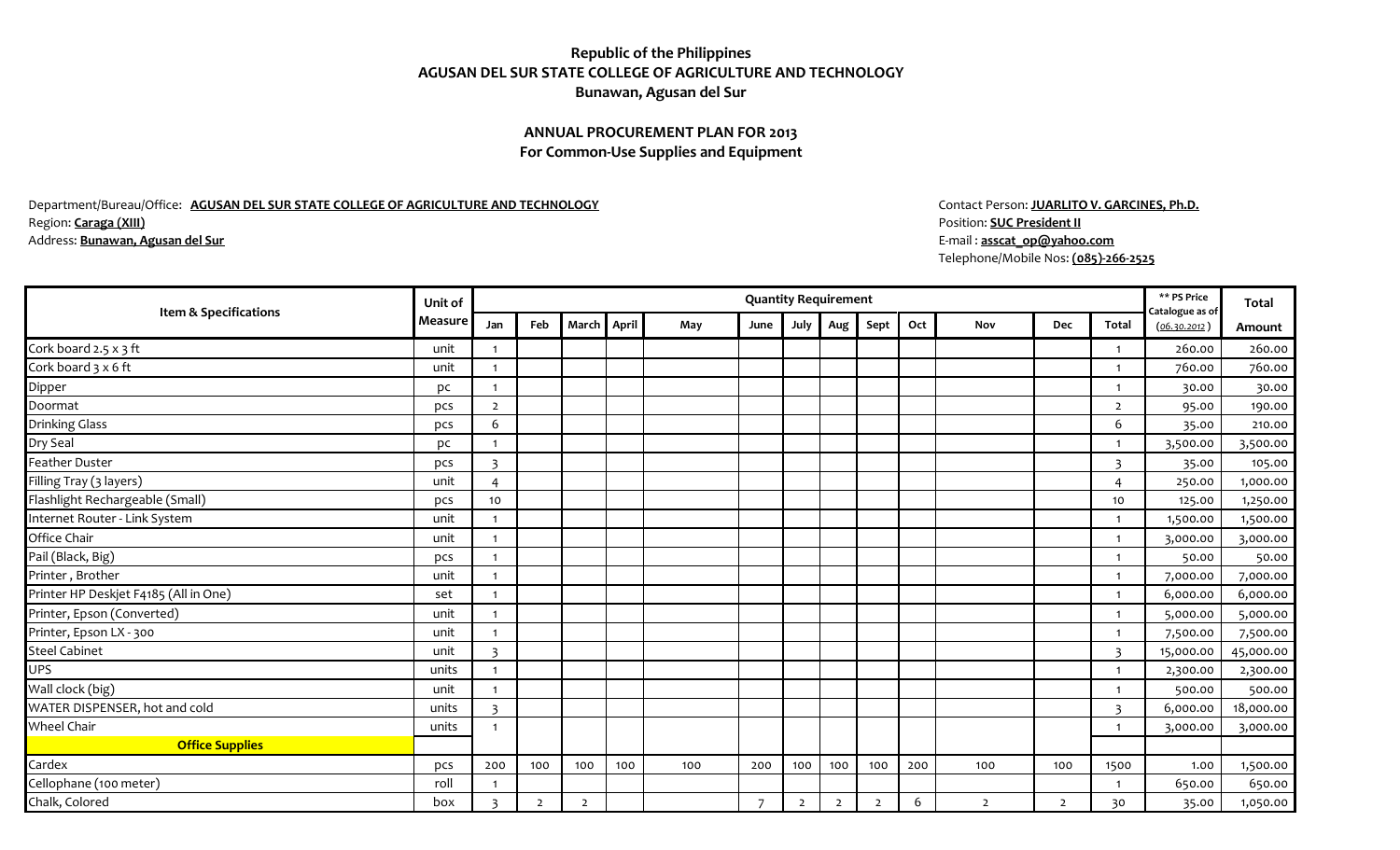# **ANNUAL PROCUREMENT PLAN FOR 2013 For Common-Use Supplies and Equipment**

### Department/Bureau/Office: **AGUSAN DEL SUR STATE COLLEGE OF AGRICULTURE AND TECHNOLOGY** CONTACT PERSON: JUARLITO V. GARCINES, Ph.D.

|                                      | Unit of        |                         |                |                |                |                | <b>Quantity Requirement</b> |                          |                |                |                |                |     |                | ** PS Price                     | <b>Total</b> |
|--------------------------------------|----------------|-------------------------|----------------|----------------|----------------|----------------|-----------------------------|--------------------------|----------------|----------------|----------------|----------------|-----|----------------|---------------------------------|--------------|
| Item & Specifications                | <b>Measure</b> | Jan                     | Feb            | March          | April          | May            | June                        | July                     | Aug            | Sept           | Oct            | Nov            | Dec | <b>Total</b>   | Catalogue as of<br>(06.30.2012) | Amount       |
| Class Record                         | pcs            | 20                      |                |                |                |                |                             |                          |                |                |                |                |     | 20             | 40.00                           | 800.00       |
| Columnar Notebook, 5 column          | pcs            | 23                      |                |                |                |                |                             |                          |                |                |                |                |     | 23             | 30.00                           | 690.00       |
| Correction fluid (touch & go)        | bots           | 5                       | 10             |                | 10             | 10             | 5                           | 10                       | 10             | 5              | 10             | 10             | 5   | 95             | 35.00                           | 3,325.00     |
| Elmer's Glue, 250 ml.                | bots           | $\overline{2}$          | $\overline{2}$ | $\overline{2}$ | $\overline{3}$ | $\overline{2}$ | $\overline{3}$              | $\overline{2}$           | $\overline{2}$ | $\overline{2}$ | $\overline{2}$ | $\overline{3}$ |     | 26             | 30.00                           | 780.00       |
| FLASH DRIVE Disk (USB) 4 GB          | unit           | $\overline{\mathbf{3}}$ |                |                |                |                |                             |                          |                |                |                |                |     | $\overline{3}$ | 500.00                          | 1,500.00     |
| FOLDER, Expanding-green, w/tab, long | pck            | $\mathbf{1}$            |                | $\mathbf{1}$   |                | $\overline{1}$ |                             |                          |                | $\overline{1}$ |                |                |     | 5              | 15.00                           | 75.00        |
| FOLDER, Brown, Long                  | pcs            | 40                      | 30             | 40             | 40             | 40             | 50                          | 35                       | 40             | 40             | 40             | 30             |     | 425            | 10.00                           | 4,250.00     |
| FOLDER, Brown, Short                 | pcs            | $\overline{5}$          |                |                |                | $\overline{5}$ |                             | $\overline{\phantom{a}}$ |                | $\overline{5}$ |                | 5              |     | 30             | 7.00                            | 210.00       |
| FOLDER, White, Long                  | pcs            | 40                      | 30             | 40             | 25             | 40             | 50                          | 35                       | 40             | 50             | 40             | 30             |     | 420            | 10.00                           | 4,200.00     |
| FOLDER, White, Short                 | pcs            | 10                      | 10             | 10             | 10             | 30             | 10                          | 10                       | 10             | 10             | 10             | 10             |     | 130            | 7.00                            | 910.00       |
| Ink for Permanent Marker             | bots           | $\overline{\mathbf{3}}$ | $\overline{2}$ | $\overline{2}$ |                |                | $\overline{3}$              | $\overline{2}$           | $\overline{2}$ | $\overline{2}$ | $\overline{2}$ | $\overline{3}$ |     | 21             | 100.00                          | 2,100.00     |
| Ink for Whiteboard Marker            | bots           | $\overline{2}$          | $\overline{2}$ | $\overline{2}$ |                | $\overline{2}$ | $\overline{2}$              | $\overline{2}$           | $\overline{2}$ | $\overline{2}$ | $\overline{2}$ |                |     | 18             | 100.00                          | 1,800.00     |
| INK CARTRIDGE, HP 61                 | cart           | $\mathbf{1}$            |                |                |                |                |                             |                          |                |                |                |                |     | $\mathbf{1}$   | 1,150.00                        | 1,150.00     |
| INK CARTRIDGE, HP 703                | cart           | $\overline{2}$          | $\overline{1}$ | $\overline{2}$ | $\mathbf{1}$   | $\overline{2}$ | $\overline{1}$              | $\overline{2}$           |                | $\overline{2}$ |                | $\mathbf{1}$   |     | 16             | 350.00                          | 5,600.00     |
| INK CARTRIDGE, HP 703 (colored)      | cart           | -1                      | $\mathbf{1}$   | $\overline{2}$ | $\overline{2}$ | $\overline{1}$ | $\overline{1}$              |                          | $\overline{1}$ | $\mathbf{1}$   |                | $\mathbf{1}$   |     | 13             | 350.00                          | 4,550.00     |
| INK CARTRIDGE, HP 702                | cart           | $\mathbf{1}$            |                |                |                |                | $\overline{1}$              |                          |                |                |                |                |     | $\overline{3}$ | 700.00                          | 2,100.00     |
| INK CARTRIDGE, HP 764                | cart           | $\mathbf{1}$            |                |                |                |                | $\overline{1}$              |                          |                |                | $\mathbf{1}$   |                |     | $\overline{3}$ | 1,870.00                        | 5,610.00     |
| INK CARTRIDGE, HP 663                | cart           | $\mathbf{1}$            |                |                |                |                | $\overline{1}$              |                          |                |                |                |                |     | $\overline{3}$ | 1,870.00                        | 5,610.00     |
| INK IP, Cannon Refill 1980 (Black)   | bot            |                         |                |                |                |                | $\overline{1}$              |                          |                |                |                |                |     | 3              | 500.00                          | 1,500.00     |
| INK IP, Cannon Refill 1980 (colored) | bot            | $\overline{\mathbf{1}}$ |                |                |                |                |                             |                          |                |                |                |                |     | $\overline{2}$ | 600.00                          | 1,200.00     |
| INK REFILL, HP21                     | box            | $\mathbf{1}$            |                |                |                |                | $\mathbf{1}$                |                          |                |                |                |                |     | $\overline{3}$ | 350.00                          | 1,050.00     |
| INK REFILL, HP22                     | box            | $\overline{\mathbf{3}}$ |                |                |                |                | 3                           |                          |                |                | $\overline{2}$ |                |     | $\,8\,$        | 350.00                          | 2,800.00     |
| INK REFILL, Brother Printer, Cyan    | bot            | -1                      |                |                |                |                |                             |                          |                |                | -1             |                |     | $\overline{3}$ | 100.00                          | 300.00       |
| INK REFILL, Brother Printer, Magenta | bot            | $\mathbf{1}$            |                |                |                |                | $\mathbf{1}$                |                          |                |                | $\mathbf{1}$   |                |     | $\overline{3}$ | 100.00                          | 300.00       |
| INK REFILL, Brother Printer, Black   | bot            |                         |                |                |                |                | $\mathbf{1}$                |                          |                |                |                |                |     | $\overline{3}$ | 100.00                          | 300.00       |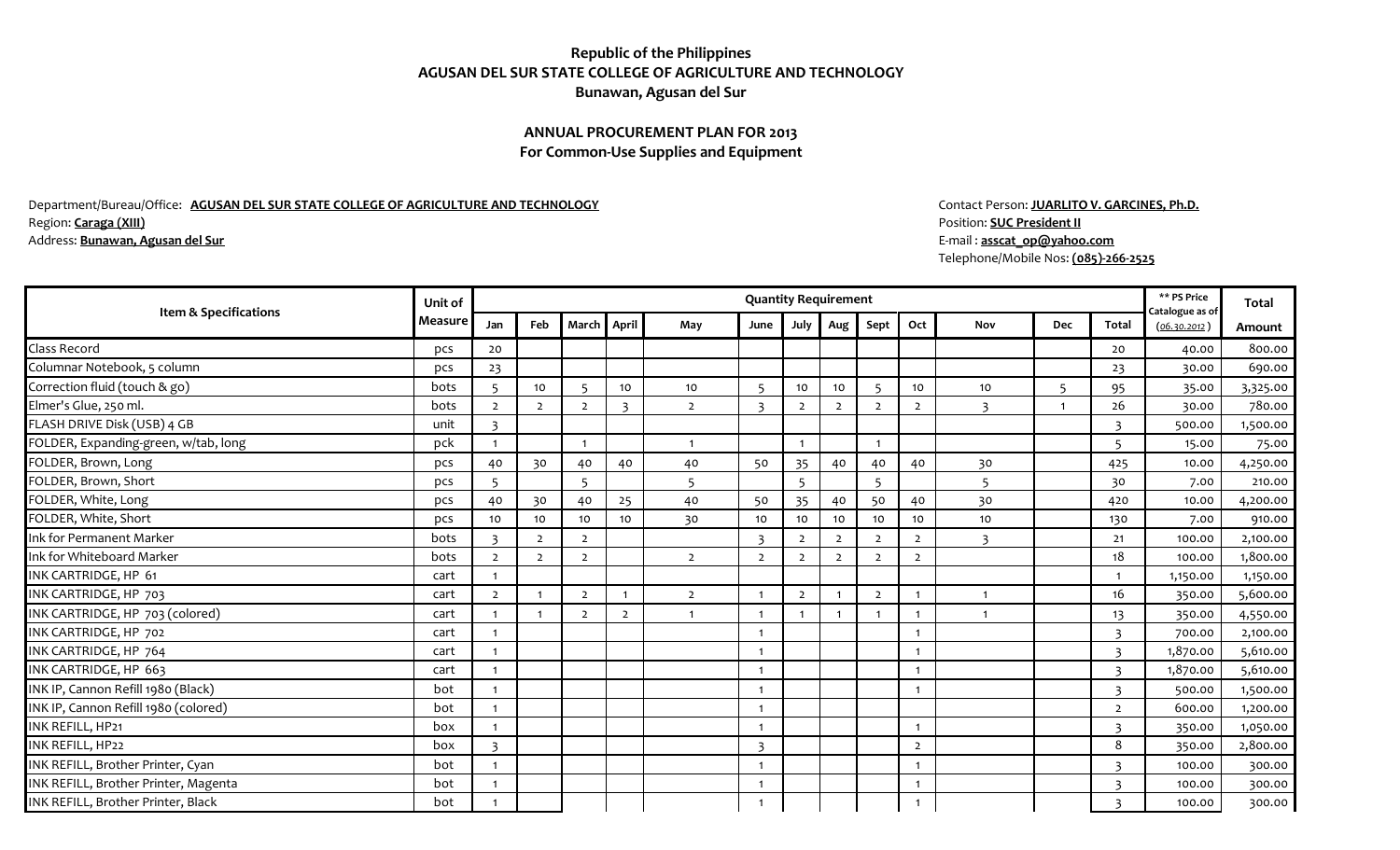# **ANNUAL PROCUREMENT PLAN FOR 2013 For Common-Use Supplies and Equipment**

# Department/Bureau/Office: **AGUSAN DEL SUR STATE COLLEGE OF AGRICULTURE AND TECHNOLOGY** CONTACT PERSON: JUARLITO V. GARCINES, Ph.D.

|                                                       | Unit of |                         |                |                |                |                | <b>Quantity Requirement</b> |                |                 |                |                         |                         |                |                         | ** PS Price                     | Total     |
|-------------------------------------------------------|---------|-------------------------|----------------|----------------|----------------|----------------|-----------------------------|----------------|-----------------|----------------|-------------------------|-------------------------|----------------|-------------------------|---------------------------------|-----------|
| <b>Item &amp; Specifications</b>                      | Measure | Jan                     | Feb            | March April    |                | May            | June                        | July           | Aug             | Sept           | Oct                     | Nov                     | <b>Dec</b>     | <b>Total</b>            | Catalogue as of<br>(06.30.2012) | Amount    |
| INK REFILL, Brother Printer, Yellow                   | bot     |                         |                |                |                |                | $\mathbf{1}$                |                |                 |                | $\overline{\mathbf{1}}$ |                         |                | $\overline{\mathbf{3}}$ | 100.00                          | 300.00    |
| Ink, Universal (black)                                | bot     | $\overline{3}$          | $\overline{3}$ | 5              | 5              | 5              | $\overline{\mathbf{3}}$     | 5              | $5\overline{)}$ | $\overline{4}$ | 5                       | 5                       | $\overline{3}$ | 51                      | 120.00                          | 6,120.00  |
| Ink, Universal (blue)                                 | bot     | $\overline{2}$          |                | $\overline{2}$ |                | $\mathbf{1}$   |                             | $\overline{2}$ |                 | $\overline{2}$ |                         | $\mathbf{1}$            |                | 10                      | 120.00                          | 1,200.00  |
| Ink, Universal (red)                                  | bot     | $\overline{2}$          |                | $\overline{2}$ |                | $\mathbf{1}$   |                             | $\overline{2}$ |                 | $\overline{2}$ |                         | $\mathbf{1}$            |                | 10                      | 120.00                          | 1,200.00  |
| Ink, Universal (yellow)                               | bot     | $\overline{2}$          |                | $\overline{2}$ |                | $\overline{3}$ |                             | $\overline{2}$ |                 | $\overline{3}$ |                         | $\overline{2}$          |                | 14                      | 120.00                          | 1,680.00  |
| Ink, Universal (Cyan)                                 | bot     |                         |                |                |                |                | $\overline{2}$              |                |                 |                | $\mathbf{1}$            |                         |                | $\overline{4}$          | 120.00                          | 480.00    |
| Ink, Universal (Magenta)                              | bot     |                         |                |                |                |                | $\mathbf{1}$                |                |                 |                | $\overline{1}$          |                         |                | 3                       | 120.00                          | 360.00    |
| Mailing Envelop (Long) w/ ASSCAT Addressee (Ordinary) | rms     |                         |                |                |                |                |                             |                |                 |                |                         |                         |                | $\overline{3}$          | 750.00                          | 2,250.00  |
| PAPER FASTENER, plastic                               | boxes   | $\overline{2}$          | $\overline{2}$ | $\overline{2}$ | $\overline{2}$ | $\overline{2}$ | $\overline{2}$              | $\overline{2}$ | $\overline{2}$  | $\overline{2}$ | $\overline{2}$          | $\overline{2}$          | $\overline{2}$ | 24                      | 30.00                           | 720.00    |
| PASTE w/ Spreader (kippy)                             | jars    |                         | $\mathbf{1}$   |                |                | $\mathbf{1}$   | $\mathbf{1}$                |                |                 |                | $\overline{1}$          |                         |                | 10                      | 45.00                           | 450.00    |
| Pen, Highlighter                                      | pcs     | $\overline{2}$          |                | $\overline{2}$ |                | $\overline{2}$ |                             |                |                 | $\overline{2}$ |                         | $\overline{2}$          |                | 10                      | 15.00                           | 150.00    |
| PENCIL, Monggol #1                                    | pcs     | $\overline{2}$          |                | $\overline{2}$ |                | $\overline{2}$ |                             | $\overline{2}$ |                 | $\overline{2}$ |                         | $\overline{2}$          |                | 12                      | 6.00                            | 72.00     |
| PENCIL, Monggol #2                                    | pcs     |                         | $\overline{2}$ | $\overline{2}$ | $\overline{2}$ | $\overline{2}$ | $\overline{4}$              | $\overline{2}$ | $\overline{2}$  | $\overline{2}$ | $\overline{4}$          | $\overline{2}$          | $\overline{2}$ | 30                      | 6.00                            | 180.00    |
| Pentel pen, broad, Black (pilot)                      | pcs     | $\overline{\mathbf{3}}$ | $\overline{3}$ | $\overline{3}$ |                |                | 6                           | 3              | $\overline{3}$  | $\overline{3}$ | 5                       | $\overline{3}$          | $\overline{2}$ | 34                      | 35.00                           | 1,190.00  |
| Pentel pen, broad, Blue (pilot)                       | pcs     | $\overline{2}$          |                |                |                | $\overline{2}$ |                             |                |                 | $\overline{2}$ |                         | $\mathbf{1}$            |                | 9                       | 35.00                           | 315.00    |
| Pentel pen, broad, Red (pilot)                        | pcs     | $\overline{2}$          |                |                |                | $\overline{2}$ |                             | $\overline{2}$ |                 | $\overline{2}$ |                         | $\overline{\mathbf{1}}$ |                | 10                      | 35.00                           | 350.00    |
| Pentel pen, fine, Black (pilot)                       | pcs     | $\overline{2}$          |                |                |                |                |                             |                |                 |                |                         |                         |                | $\overline{2}$          | 35.00                           | 70.00     |
| RECORD BOOK, 200pp                                    | pcs     | 5                       |                |                |                |                |                             |                |                 |                |                         |                         |                | 5                       | 50.00                           | 250.00    |
| RECORD BOOK, 250pp                                    | pcs     |                         |                |                |                |                |                             |                |                 |                |                         |                         |                | $\overline{4}$          | 55.00                           | 220.00    |
| RIBBON CART, Epson-LQ-2180                            | cart    | $\overline{2}$          |                | $\overline{2}$ |                |                | $\overline{2}$              |                |                 | $\overline{2}$ |                         | $\overline{2}$          |                | 10                      | 1,100.00                        | 11,000.00 |
| RIBBON REFILL, Epson-LQ 2180                          | rlls    | $\overline{2}$          |                | $\overline{2}$ |                | $\overline{2}$ |                             | $\overline{2}$ |                 | $\overline{2}$ |                         | $\overline{2}$          |                | 12                      | 130.00                          | 1,560.00  |
| RIBBON REFILL, Epson-LQ 300                           | rlls    | $\overline{2}$          |                |                |                | $\overline{2}$ |                             | $\overline{2}$ |                 | $\overline{2}$ |                         | $\overline{\mathbf{1}}$ |                | 10                      | 35.00                           | 350.00    |
| RIBBON REFILL, Epson LX - 300+II                      | rlls    | $\overline{2}$          | $\overline{2}$ | $\overline{2}$ | $\overline{2}$ | $\overline{2}$ |                             | $\overline{2}$ |                 | $\overline{2}$ |                         | $\overline{2}$          |                | 17                      | 40.00                           | 680.00    |
| Ring Binder 2"                                        | pcs     | $\mathbf{3}$            |                |                |                |                |                             |                |                 |                |                         |                         |                | 3                       | 35.00                           | 105.00    |
| Ring Binder 1"                                        | pcs     | $\overline{2}$          | $\overline{2}$ | $\overline{2}$ | $\overline{2}$ | $\overline{2}$ | $\overline{\mathbf{3}}$     | $\overline{2}$ | $\overline{2}$  | $\overline{2}$ | $\overline{2}$          | $\overline{2}$          |                | 23                      | 35.00                           | 805.00    |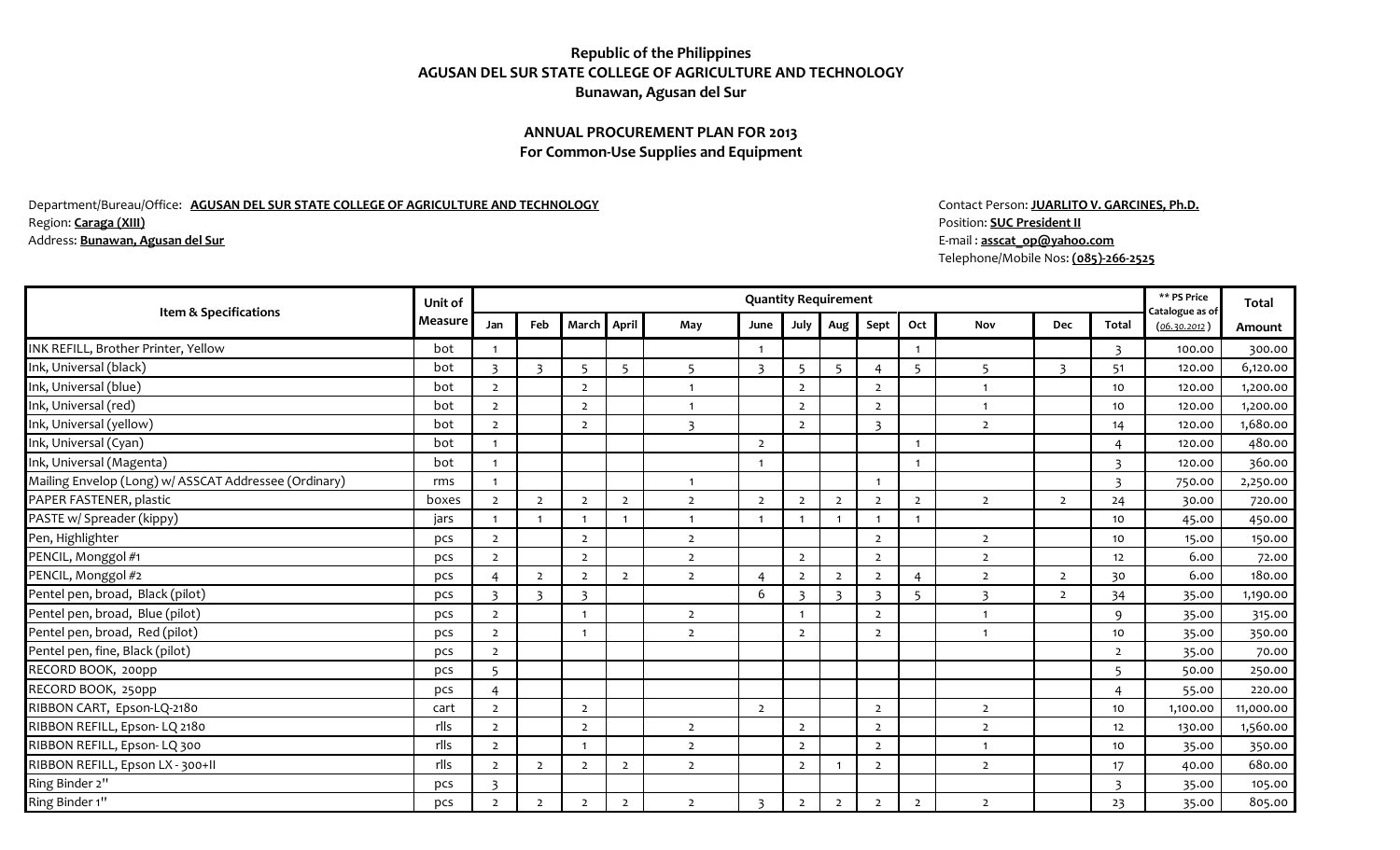# **ANNUAL PROCUREMENT PLAN FOR 2013 For Common-Use Supplies and Equipment**

# Department/Bureau/Office: **AGUSAN DEL SUR STATE COLLEGE OF AGRICULTURE AND TECHNOLOGY** CONTACT PERSON: JUARLITO V. GARCINES, Ph.D.

|                                               | Unit of |                         |                |                |                |                | <b>Quantity Requirement</b> |                         |                |                |                         |                |                |                | ** PS Price                     | <b>Total</b> |
|-----------------------------------------------|---------|-------------------------|----------------|----------------|----------------|----------------|-----------------------------|-------------------------|----------------|----------------|-------------------------|----------------|----------------|----------------|---------------------------------|--------------|
| Item & Specifications                         | Measure | Jan                     | Feb            | March          | <b>April</b>   | May            | June                        | July                    | Aug            | Sept           | Oct                     | Nov            | Dec            | <b>Total</b>   | Catalogue as of<br>(06.30.2012) | Amount       |
| Ring Binder 1.5"                              | pcs     | $\overline{2}$          | $\overline{2}$ | $\overline{2}$ | $\overline{1}$ | $\overline{2}$ | $\overline{2}$              | $\overline{2}$          | $\overline{2}$ | $\overline{2}$ | $\overline{2}$          | $\mathbf{1}$   |                | 20             | 25.00                           | 500.00       |
| Ring Binder 3/4"                              | pcs     | $\overline{2}$          | $\overline{2}$ | $\overline{2}$ | $\mathbf{1}$   | $\overline{2}$ | $\overline{2}$              | $\overline{2}$          | $\overline{2}$ | $\overline{2}$ | $\overline{2}$          | $\mathbf{1}$   |                | 20             | 25.00                           | 500.00       |
| Ring Binder 1/2"                              | pcs     | $\overline{2}$          | $\overline{2}$ | $\overline{2}$ | $\overline{1}$ | $\overline{2}$ | $\overline{2}$              | $\overline{2}$          | $\overline{2}$ | $\overline{2}$ | $\overline{2}$          |                |                | 20             | 25.00                           | 500.00       |
| Ring binder 12 mm x 1.2M(1/2" x 44", plastic) | pcs     | $\overline{2}$          | $\overline{2}$ | $\mathbf{R}$   | $\overline{2}$ | $\overline{2}$ | 3                           | $\overline{\mathbf{3}}$ | $\overline{3}$ | $\overline{3}$ | $\overline{\mathbf{3}}$ | $\overline{3}$ | $\overline{2}$ | 31             | 7.00                            | 217.00       |
| Ring Binder 24 mm x 1.2M(1" x 44", plastic)   | pcs     | 5                       |                |                |                |                |                             |                         |                |                |                         |                |                | 5              | 15.00                           | 75.00        |
| Ring binder 48 mm x 1.2M(2" x 44", plastic)   | pcs     | $\overline{2}$          | $\overline{2}$ | $\overline{2}$ | $\overline{1}$ | $\overline{2}$ | $\overline{2}$              | $\overline{2}$          | $\overline{2}$ | $\overline{2}$ | $\overline{2}$          | $\mathbf{1}$   |                | 20             | 33.30                           | 666.00       |
| Rubber Bond, small                            | box     | $\overline{2}$          |                | $\overline{2}$ |                | $\overline{2}$ |                             | $\overline{2}$          |                | $\overline{2}$ |                         | $\overline{2}$ |                | 12             | 45.00                           | 540.00       |
| Rubber Bond, Big                              | box     | $\overline{1}$          |                |                |                |                |                             |                         |                |                |                         |                |                | $\overline{1}$ | 150.00                          | 150.00       |
| Scissor - (heavy duty)                        | pcs     | $\overline{2}$          | $\overline{2}$ | $\overline{2}$ |                | $\overline{2}$ | $\overline{2}$              | $\overline{2}$          | $\overline{2}$ | $\overline{2}$ | $\overline{2}$          | $\overline{2}$ |                | 20             | 50.00                           | 1,000.00     |
| Speedo Index Tabs-transparent (white)         | boxes   | $\overline{3}$          |                |                |                |                |                             |                         |                |                |                         |                |                | 3              | 120.00                          | 360.00       |
| Stapler #10                                   | pcs     | $\overline{4}$          |                |                |                |                |                             |                         |                |                |                         |                |                | $\overline{4}$ | 150.00                          | 600.00       |
| Staple wire #10                               | boxes   | $\overline{2}$          |                |                |                |                |                             |                         |                |                |                         |                |                | $\overline{2}$ | 18.00                           | 36.00        |
| Staple Wire #35                               | boxes   | 10                      | 5              | 10             | 5              | 5              | 10                          | 5                       | 5              | 10             | $\overline{7}$          | 5              | 5              | 82             | 45.00                           | 3,690.00     |
| Staple Wire (HD12N/13) for Softbound          | boxes   | $\overline{\mathbf{1}}$ |                |                |                | $\overline{1}$ |                             |                         |                | $\overline{1}$ |                         |                |                | 5              | 120.00                          | 600.00       |
| Stapler (HD12N/13) for Softbound              | pc      |                         |                |                |                |                |                             |                         |                |                |                         |                |                | $\mathbf{1}$   | 1,200.00                        | 1,200.00     |
| Stapler# 35, w/ Stand remover                 | set     | 10                      |                |                |                |                |                             |                         |                |                |                         |                |                | 10             | 250.00                          | 2,500.00     |
| <b>Stick Glue</b>                             | pcs     | $\overline{2}$          |                | $\overline{2}$ |                | $\overline{2}$ |                             | $\overline{2}$          |                | $\overline{2}$ |                         | $\overline{2}$ |                | 12             | 8.00                            | 96.00        |
| TAPE, Masking 1.5"                            | rlls    | $\overline{2}$          |                | $\overline{2}$ |                |                | $\overline{2}$              |                         | $\overline{2}$ |                | $\overline{2}$          |                |                | 10             | 70.00                           | 700.00       |
| TAPE, Masking 3"                              | rlls    | $\overline{3}$          |                |                |                |                |                             |                         |                |                |                         |                |                | 3              | 110.00                          | 330.00       |
| TAPE, transparent 1.5"                        | rlls    | $\overline{2}$          | $\overline{2}$ | $\overline{2}$ |                | $\overline{2}$ | $\overline{2}$              | $\overline{2}$          | $\overline{2}$ | $\overline{2}$ | $\overline{2}$          | $\overline{2}$ |                | 20             | 25.00                           | 500.00       |
| TAPE, transparent 3"                          | pcs     | $\overline{2}$          |                | $\overline{2}$ |                |                | $\overline{2}$              |                         |                | $\overline{2}$ |                         |                |                | 8              | 40.00                           | 320.00       |
| Thumstacks                                    | boxes   | $\overline{2}$          |                |                |                |                |                             |                         |                |                |                         |                |                | $\overline{2}$ | 15.00                           | 30.00        |
| Trudat signature, Self ink (Small)            | pc      |                         |                |                |                |                |                             |                         |                |                |                         |                |                | $\mathbf{1}$   | 250.00                          | 250.00       |
| Trudat, Dater (Small)                         | pc      |                         |                |                |                |                |                             |                         |                |                |                         |                |                | $\mathbf{1}$   | 130.00                          | 130.00       |
| <b>Cleaning Equipment and Supplies</b>        |         |                         |                |                |                |                |                             |                         |                |                |                         |                |                |                |                                 |              |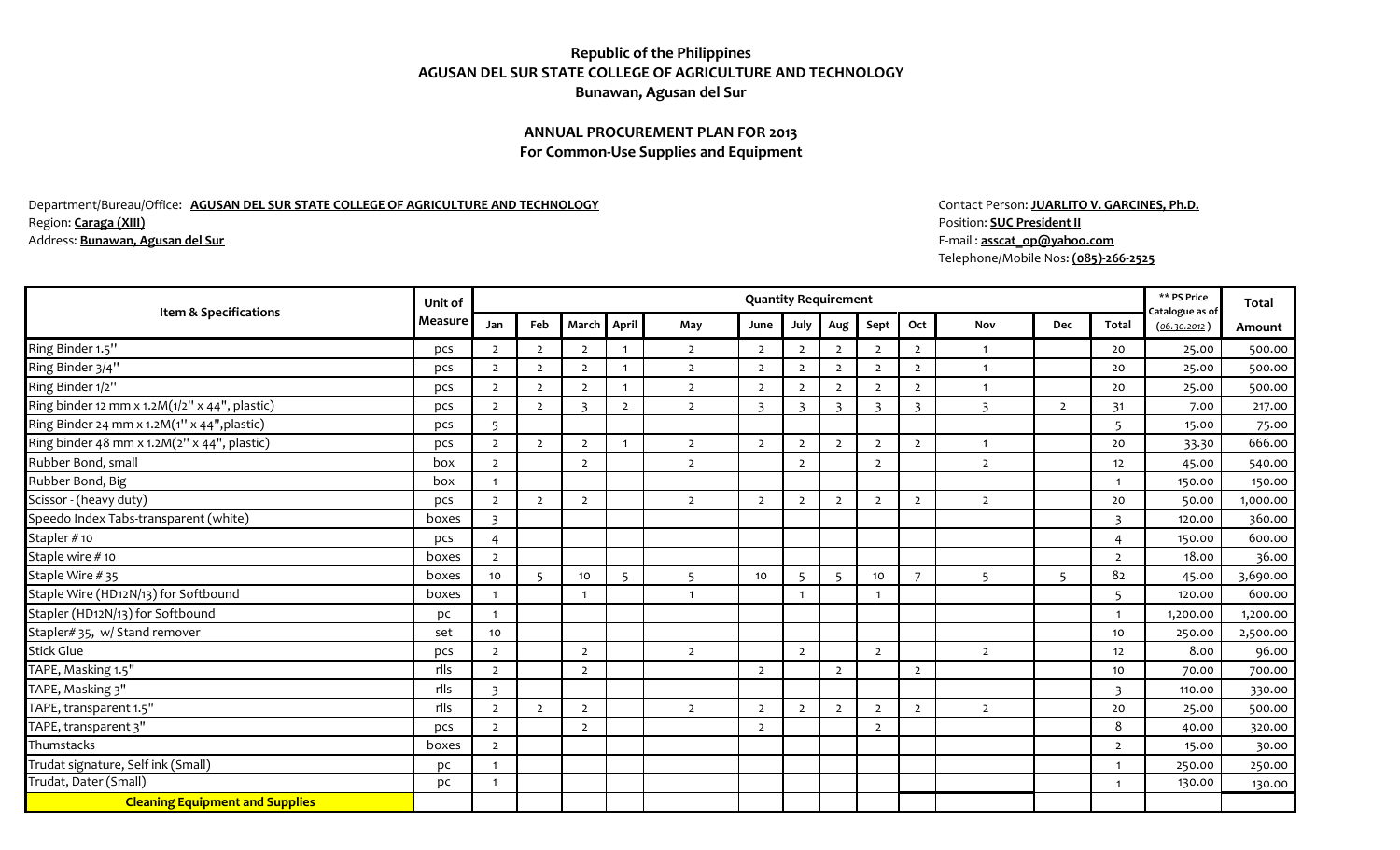# **ANNUAL PROCUREMENT PLAN FOR 2013 For Common-Use Supplies and Equipment**

Department/Bureau/Office: **AGUSAN DEL SUR STATE COLLEGE OF AGRICULTURE AND TECHNOLOGY** CONTACT PERSON: JUARLITO V. GARCINES, Ph.D.

|                                            | Unit of |                |                |                         |                         |                | <b>Quantity Requirement</b> |                |                |                         |                |                |                |                | ** PS Price                     | <b>Total</b> |
|--------------------------------------------|---------|----------------|----------------|-------------------------|-------------------------|----------------|-----------------------------|----------------|----------------|-------------------------|----------------|----------------|----------------|----------------|---------------------------------|--------------|
| Item & Specifications                      | Measure | Jan            | Feb            | March                   | April                   | May            | June                        | July           | Aug            | Sept                    | Oct            | Nov            | Dec            | <b>Total</b>   | Catalogue as of<br>(06.30.2012) | Amount       |
| Boots, Spartan No. 6                       | pair    |                |                |                         |                         |                |                             |                |                |                         |                |                |                | $\mathbf{1}$   | 500.00                          | 500.00       |
| Boots, Spartan No. 7                       | pair    | $\overline{4}$ |                |                         |                         |                |                             |                |                |                         |                |                |                | $\overline{4}$ | 500.00                          | 2,000.00     |
| Chlorine                                   | kls     | $\overline{2}$ | $\overline{2}$ |                         | $\overline{2}$          |                |                             | $\overline{2}$ | $\mathbf 1$    | $\overline{2}$          | $\overline{2}$ | $\mathbf{1}$   |                | 14             | 120.00                          | 1,680.00     |
| Floor Mop (Plastic)                        | pcs     | $\overline{2}$ | $\overline{2}$ |                         | $\overline{2}$          |                |                             | $\overline{2}$ | $\overline{2}$ | $\overline{2}$          | $\overline{2}$ |                |                | 14             | 120.00                          | 1,680.00     |
| Floor wax paste, red 1kg/can               | can     | $\overline{2}$ | $\overline{2}$ |                         | $\overline{2}$          |                |                             |                |                | $\overline{1}$          | $\overline{2}$ | $\mathbf{1}$   |                | 12             | 290.00                          | 3,480.00     |
| Gloves Rubberize, Large                    | pair    | 10             |                |                         |                         |                |                             |                |                |                         |                |                |                | 10             | 100.00                          | 1,000.00     |
| Liquid Soap, Bonus                         | bots    | $\mathbf{1}$   |                |                         |                         |                |                             |                |                |                         |                |                |                | $\mathbf{1}$   | 110.00                          | 110.00       |
| Muriatic Acid                              | gal     |                | $\mathbf{1}$   |                         | $\mathbf{1}$            | $\mathbf{1}$   | $\overline{1}$              |                | $\overline{1}$ | $\mathbf{1}$            |                | $\mathbf{1}$   | $\mathbf{1}$   | 12             | 100.00                          | 1,200.00     |
| <b>Tide Powder</b>                         | kl      | $\overline{2}$ | $\overline{2}$ | $\overline{2}$          | $\overline{3}$          | $\overline{2}$ | 4                           | $\overline{2}$ | $\mathbf{3}$   | $\overline{2}$          | $\overline{4}$ | $\overline{2}$ | $\overline{2}$ | 30             | 100.00                          | 3,000.00     |
| Toiler Brush, Plastic                      | pcs     | -1             | $\mathbf{1}$   |                         |                         | $\overline{1}$ | $\overline{1}$              |                |                | $\overline{\mathbf{1}}$ |                | $\mathbf{1}$   |                | 10             | 100.00                          | 1,000.00     |
| Zonrox, 1,000ml.                           | bot     | $\mathbf{1}$   |                |                         |                         |                |                             |                |                |                         |                |                |                | $\mathbf{1}$   | 68.00                           | 68.00        |
|                                            |         |                |                |                         |                         |                |                             |                |                |                         |                |                |                |                |                                 |              |
| <b>Paper Materials and Products</b>        |         |                |                |                         |                         |                |                             |                |                |                         |                |                |                |                |                                 |              |
| Computer Paper, 11 x 17 tabloid            | boxes   | $\overline{2}$ |                |                         |                         |                |                             |                |                |                         |                |                |                | $\overline{2}$ | 600.00                          | 1,200.00     |
| Computer Continuos Paper, 2 ply, A4        | boxes   |                |                |                         |                         | $\overline{2}$ |                             |                | $\mathbf{1}$   |                         |                | $\mathbf{1}$   |                | 5              | 400.00                          | 2,000.00     |
| PAPER, Board, green/light yellow           | pcks    |                | $\mathbf{1}$   |                         | $\overline{\mathbf{1}}$ | $\mathbf{1}$   | $\mathbf{1}$                |                | $\mathbf 1$    | $\overline{1}$          |                | $\mathbf{1}$   |                | 11             | 37.00                           | 407.00       |
| PAPER, bond, Short                         | rms     | $\overline{2}$ | $\overline{2}$ |                         | 5                       | 5              | $\overline{2}$              | $\overline{2}$ |                | 5                       | 5              | $\mathbf{1}$   |                | 39             | 160.00                          | 6,240.00     |
| PAPER, Book paper, A4                      | rms     | 5              | 5              |                         | 8                       | 10             | 5                           | 5              | 5              | 8                       | 10             | $\overline{4}$ | $\overline{4}$ | 74             | 170.00                          | 12,580.00    |
| PAPER, Book paper, Legal                   | rms     | 5              | 5              | 10                      | 10                      | 10             | 5                           | 5              | 10             | 10                      | 10             | 5              | 4              | 89             | 190.00                          | 16,910.00    |
| PAPER, Book paper, Short                   | rms     | 5              | $\overline{5}$ |                         | 8                       | 10             | 5                           | 5              | $\mathcal{I}$  | 8                       | 10             | $\overline{4}$ | 4              | 78             | 180.00                          | 14,040.00    |
| PAPER, Book paper with letter head, A4     | rm      | $\mathbf{1}$   |                | - 1                     |                         | $\overline{1}$ |                             |                |                | $\overline{1}$          |                | $\mathbf{1}$   |                | 6              | 1,400.00                        | 8,400.00     |
| PAPER, Book paper with letter head, long   | rm      | $\mathbf{1}$   |                | - 1                     |                         | $\overline{2}$ |                             | $\overline{2}$ |                | $\overline{1}$          |                | $\mathbf{1}$   |                | 8              | 1,500.00                        | 12,000.00    |
| PAPER, Book paper with letter head (short) | rm      | $\mathbf{1}$   |                | $\overline{\mathbf{1}}$ |                         | $\overline{1}$ |                             |                |                | $\mathbf{1}$            |                | $\mathbf{1}$   |                | 6              | 1,300.00                        | 7,800.00     |
| PAPER, Book paper with letter head, A4     | rm      |                |                |                         |                         |                |                             |                |                |                         |                |                |                | $\mathbf{1}$   | 1,400.00                        | 1,400.00     |
| PAPER, Book paper with letter head, long   | rm      | $\mathbf{1}$   |                |                         |                         |                |                             |                |                |                         |                |                |                | $\mathbf{1}$   | 1,500.00                        | 1,500.00     |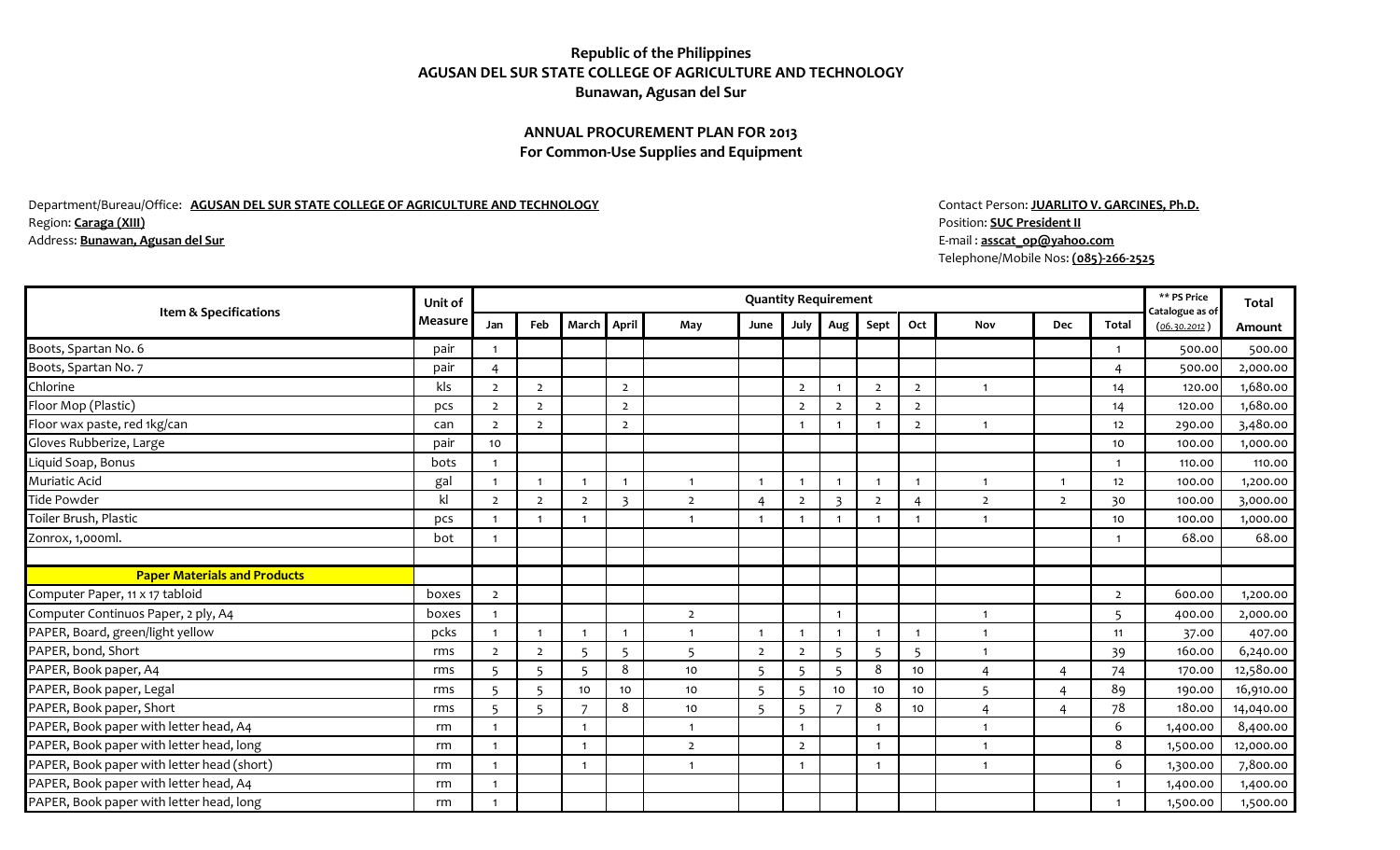# **ANNUAL PROCUREMENT PLAN FOR 2013 For Common-Use Supplies and Equipment**

# Department/Bureau/Office: **AGUSAN DEL SUR STATE COLLEGE OF AGRICULTURE AND TECHNOLOGY** CONTACT PERSON: JUARLITO V. GARCINES, Ph.D.

|                                           | Unit of        |                |                |                 |                |                | <b>Quantity Requirement</b> |                         |     |                         |                         |                |     |                         | ** PS Price                     | <b>Total</b> |
|-------------------------------------------|----------------|----------------|----------------|-----------------|----------------|----------------|-----------------------------|-------------------------|-----|-------------------------|-------------------------|----------------|-----|-------------------------|---------------------------------|--------------|
| Item & Specifications                     | <b>Measure</b> | Jan            | Feb            | March           | April          | May            | June                        | July                    | Aug | Sept                    | Oct                     | Nov            | Dec | <b>Total</b>            | Catalogue as of<br>(06.30.2012) | Amount       |
| PAPER, Colored Paper                      | rm             |                |                |                 |                |                |                             |                         |     |                         |                         | $\mathbf{1}$   |     | 6                       | 160.00                          | 960.00       |
| PAPER, Cannon                             | pcks           | $\overline{2}$ |                | $\overline{3}$  |                | $\overline{2}$ |                             | $\overline{3}$          |     | $\overline{\mathbf{3}}$ |                         | $\overline{2}$ |     | 15                      | 45.00                           | 675.00       |
| PAPER, Cannon with Letter Head            | rms            | $\mathbf{1}$   |                |                 |                | $\mathbf{1}$   |                             |                         |     | $\overline{1}$          |                         |                |     | 5                       | 1,500.00                        | 7,500.00     |
| PAPER, Manila Paper                       | roll           | $\mathbf{1}$   |                |                 |                |                | $\overline{\mathbf{1}}$     |                         |     |                         | $\overline{\mathbf{1}}$ |                |     | 3                       | 85.00                           | 255.00       |
| PAPER, Mimeo, W.W, Short                  | rms            | 5              |                |                 |                |                |                             |                         |     |                         |                         |                |     | 5                       | 100.00                          | 500.00       |
| PAPER, Mimeo, W.W, A4                     | rms            | $\overline{3}$ | $\overline{3}$ | 5               | 5              | 5              | 3                           | $\overline{\mathbf{3}}$ | 5   | 5                       | 5                       | $\overline{4}$ | 3   | 49                      | 113.00                          | 5,537.00     |
| PAPER, Mimeo, W.W, long                   | rms            | 10             | 10             | 15 <sub>1</sub> | 15             | 15             | 10                          | 10                      | 15  | 15                      | 15                      | $\overline{4}$ | 4   | 138                     | 160.00                          | 22,080.00    |
| PAPER, Mimeo, Groundwove, A4              | rms            | $\overline{2}$ |                |                 |                |                |                             |                         |     |                         |                         |                |     | $\overline{2}$          | 100.00                          | 200.00       |
| PAPER, photo paper, long                  | pcks           | $\overline{3}$ |                | $\overline{2}$  |                | $\overline{3}$ |                             | $\overline{2}$          |     | $\overline{3}$          |                         | $\overline{2}$ |     | 15                      | 35.00                           | 525.00       |
| <b>Computer Supplies</b>                  |                |                |                |                 |                |                |                             |                         |     |                         |                         |                |     |                         |                                 |              |
| <b>External Hard Drive</b>                | unit           | $\overline{1}$ |                |                 |                |                |                             |                         |     |                         |                         |                |     | $\mathbf{1}$            | 2,500.00                        | 2,500.00     |
| Mouse, optical (USB Type)                 | pcs            | $\mathbf{R}$   |                |                 |                |                |                             |                         |     |                         |                         |                |     | $\overline{\mathbf{3}}$ | 250.00                          | 750.00       |
| Portable Hard Drive 300 GB                | unit           |                |                |                 |                |                |                             |                         |     |                         |                         |                |     | $\mathbf{1}$            | 2,500.00                        | 2,500.00     |
| <b>Computer Equipment and Accessories</b> |                |                |                |                 |                |                |                             |                         |     |                         |                         |                |     |                         |                                 |              |
| Computer Set Complete w/ Accessories      | unit           |                |                |                 |                |                |                             |                         |     |                         |                         |                |     | $\overline{\mathbf{1}}$ | 20,000.00                       | 20,000.00    |
| *Other Categories                         |                |                |                |                 |                |                |                             |                         |     |                         |                         |                |     |                         |                                 |              |
| Ammo-38 caliber                           | pcs            | 100            |                |                 |                |                |                             |                         |     |                         |                         |                |     | 100                     | 30.00                           | 3,000.00     |
| Ammo-Shotgun                              | pcs            | 48             |                |                 |                |                |                             |                         |     |                         |                         |                |     | 48                      | 40.00                           | 1,920.00     |
| Bullet Case 38 Caliber (6 round each)     | pcs            |                |                |                 |                |                |                             |                         |     |                         |                         |                |     | $\overline{4}$          | 250.00                          | 1,000.00     |
| Gasoline                                  | Itrs           | 10             | 5              | 10              | 5              | 10             | $\overline{5}$              | 10                      | 5   | 10                      | 5                       | 10             | 5   | 90                      | 60.00                           | 5,400.00     |
| Nylon for Brushcutter                     | kl             |                | $\mathbf{1}$   | $\overline{2}$  | $\overline{2}$ | $\overline{1}$ | $\overline{2}$              |                         |     |                         |                         | $\mathbf{1}$   | -1  | 15                      | 900.00                          | 13,500.00    |
| Pad lock (yale) 1.5"                      | pcs            | $\overline{3}$ |                |                 |                |                |                             |                         |     |                         |                         |                |     | 3                       | 100.00                          | 300.00       |
| Pad lock (yale, Big)                      | pcs            | $\overline{3}$ |                |                 |                |                |                             |                         |     |                         |                         |                |     | $\overline{3}$          | 150.00                          | 450.00       |
|                                           |                |                |                |                 |                |                |                             |                         |     |                         |                         |                |     |                         |                                 |              |
| Policeman's club or cudgel (Batuta)       | pcs            | 6              |                |                 |                |                |                             |                         |     |                         |                         |                |     | 6                       | 300.00                          | 1,800.00     |